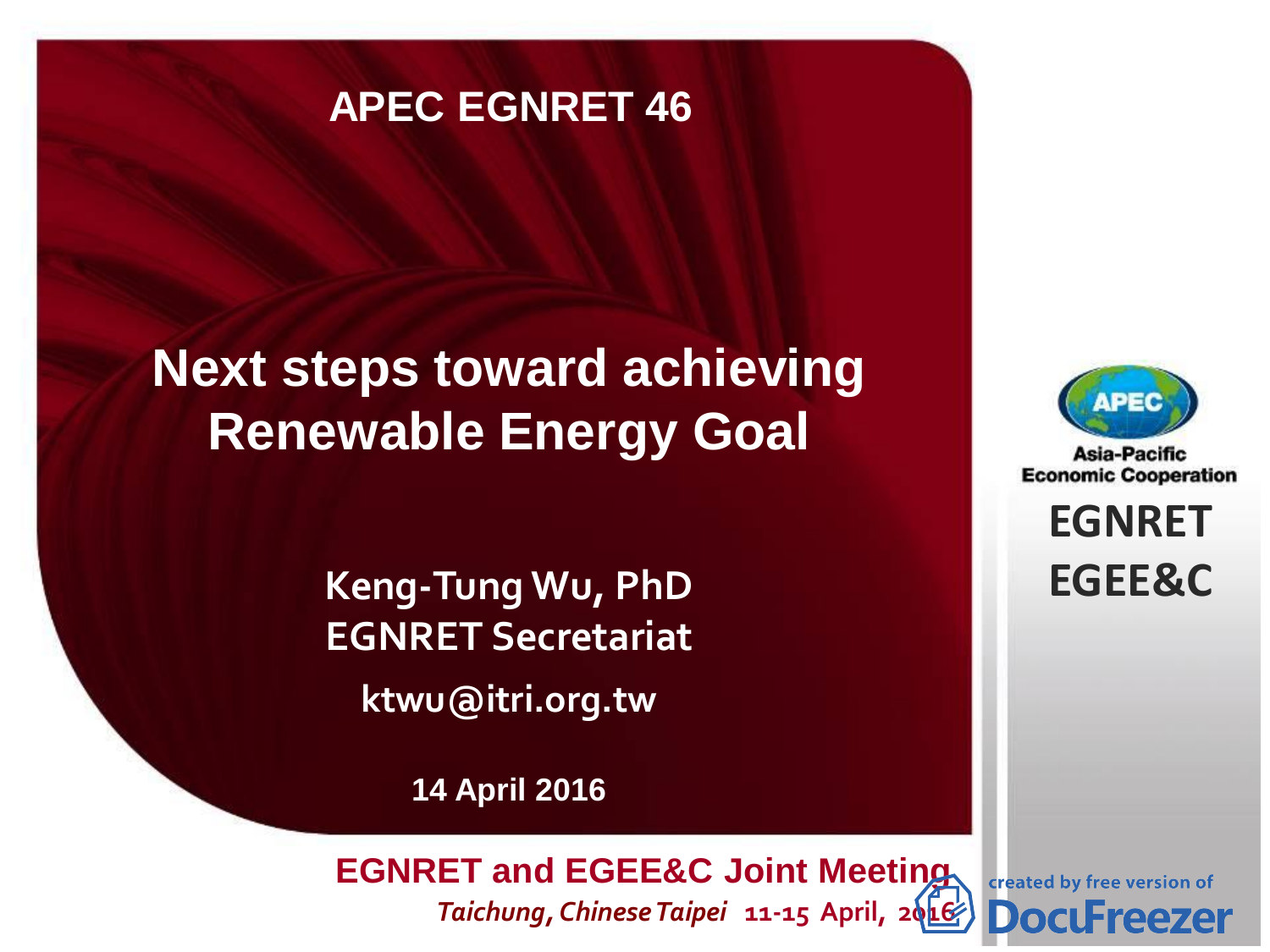### **Future Actions for EGNRET**



### **Filling the Gap to Reach the RE Doubling Goal**

- 1) An **initiative** would be proposed to develop a **roadmap** toward the doubling RE goal, collaborated with IRENA and other APEC sub-groups.
	- $\triangleright$  The strategy could be planned as the former EGNRET's **APEC 21st Century Renewable Energy Development Initiative developed in 2000**.

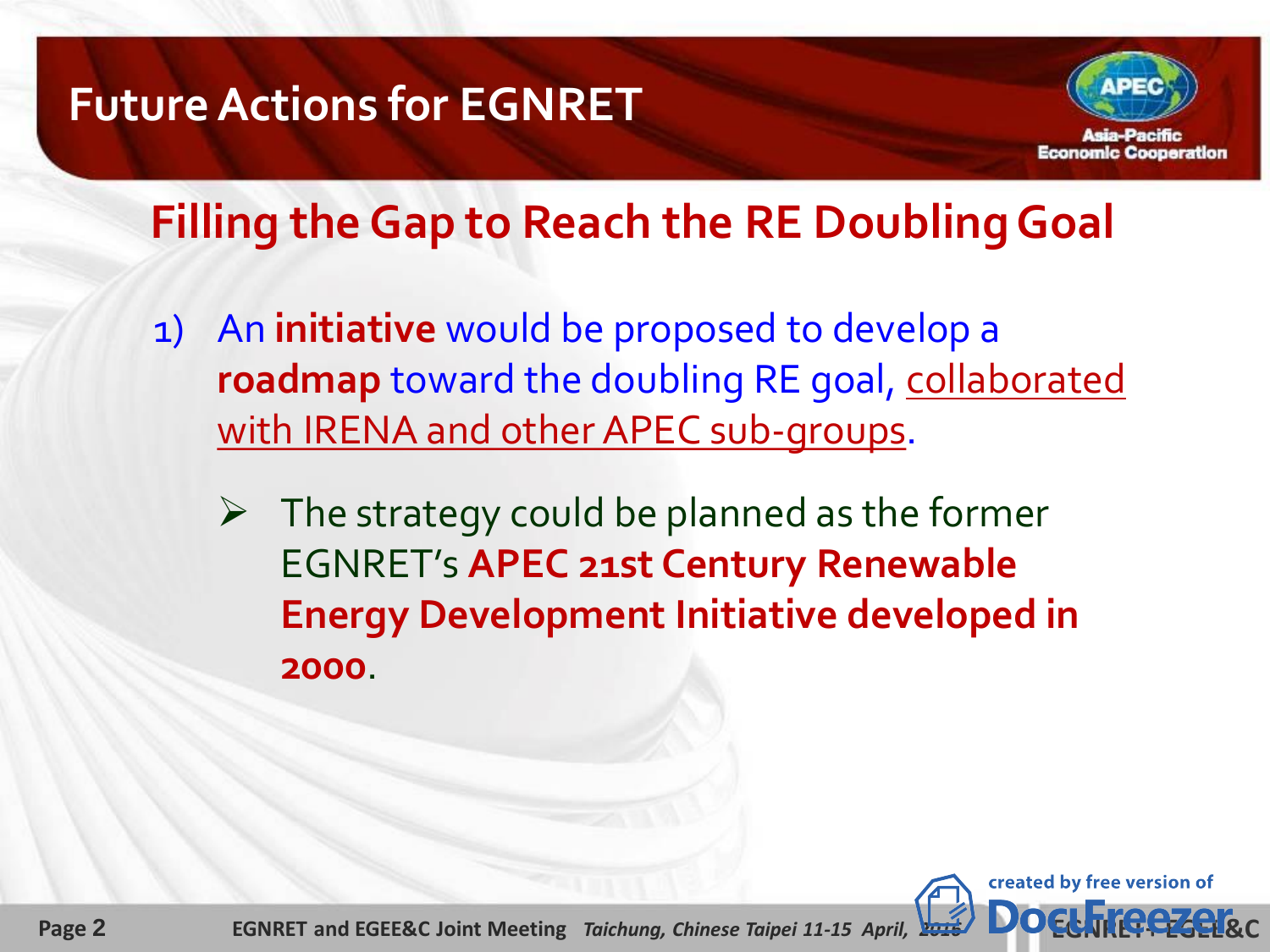### **Future Actions for EGNRET**



## **Filling the Gap to Reach the RE Doubling Goal**

2) The projects related to "Fill the Gap to Reach the RE Doubling Goal" should be proposed for preparing the **roadmap** toward RE doubling goal by 2030.

#### **RE Doubling Goal**

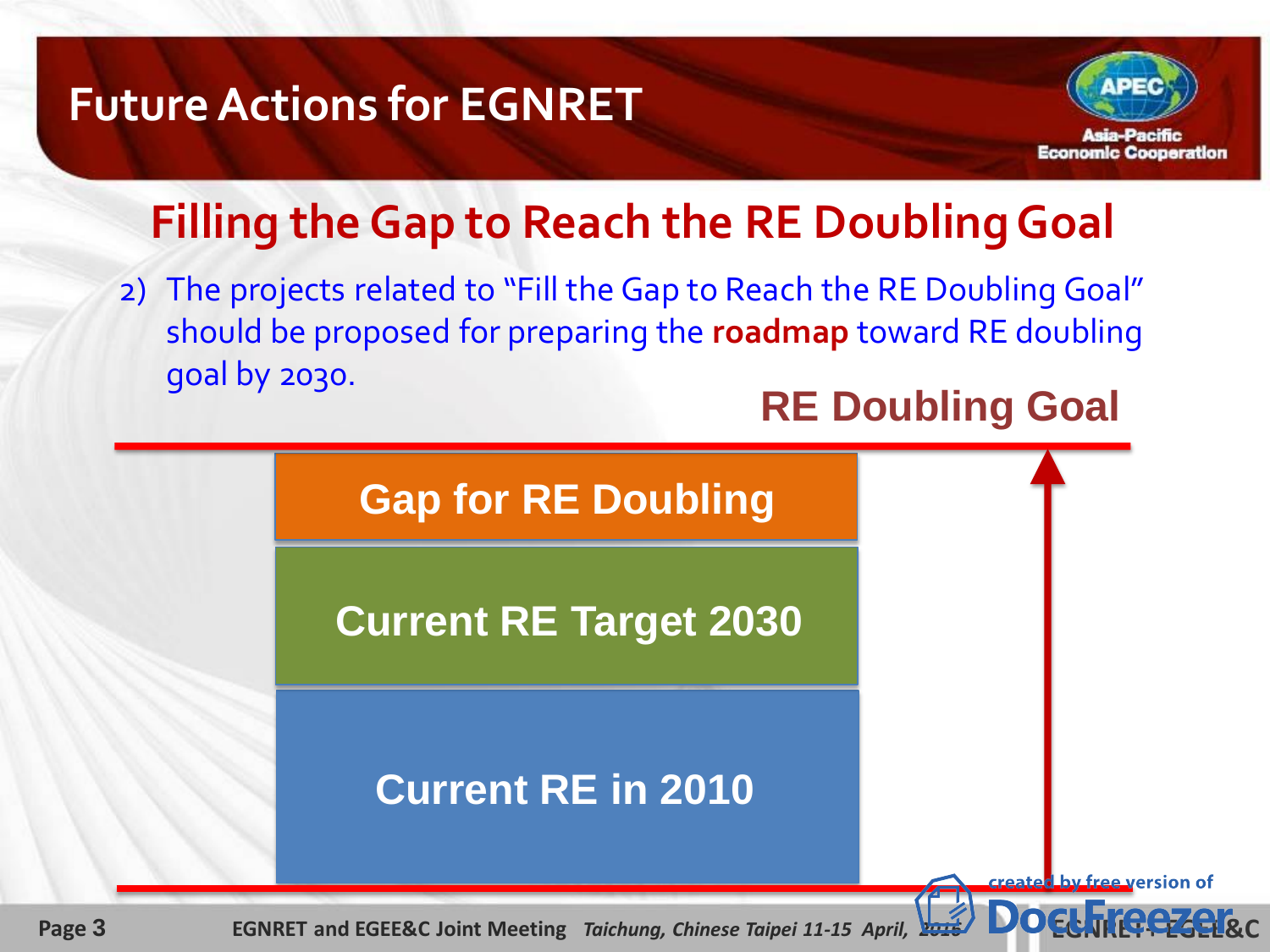## **Concluding Remarks**



- 1) EGNRET will continue work with EGEDA, EGEE&C, PPSTI, and APERC and APSEC in the APEC Region.
- 2) EGNRET will try to communicate with IRENA, IEA, and ASEAN to obtain the most useful information for push forward the doubling goal.
- 3) EGNRET will continue to discuss and look into the priority of different technology and/or strategy is required for all APEC Region or each Economy.
- 4) EGNRET will encourage each economy to submit the proposal based on the identified priority in order to remove the barrier and speed up the deployment of renewable energy.



 **Page 4 EGNRET and EGEE&C Joint Meeting** *Taichung, Chinese Taipei 11-15 April,* **2016**